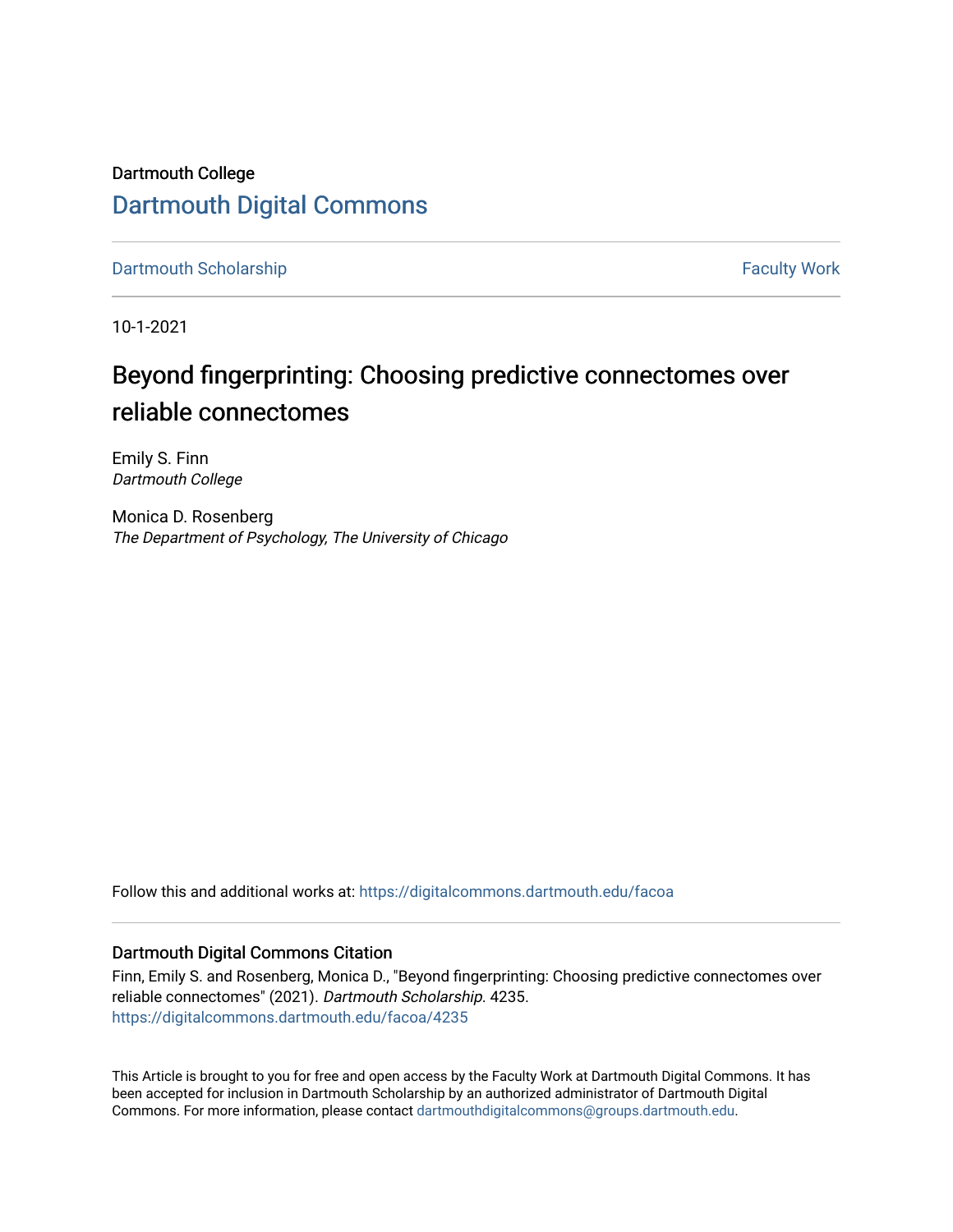Contents lists available at [ScienceDirect](http://www.ScienceDirect.com)

## NeuroImage

journal homepage: [www.elsevier.com/locate/neuroimage](http://www.elsevier.com/locate/neuroimage)

## Beyond fingerprinting: Choosing predictive connectomes over reliable connectomes

Emily S. Finn<sup>a,∗</sup>, Monica D. Rosenberg <sup>b,c,∗</sup>

<sup>a</sup> *Department of Psychological and Brain Sciences, Dartmouth College, United States* <sup>b</sup> *Department of Psychology, University of Chicago, United States*

<sup>c</sup> *Neuroscience Institute, University of Chicago, United States*

a b s t r a c t

Recent years have seen a surge of research on variability in functional brain connectivity within and between individuals, with encouraging progress toward understanding the consequences of this variability for cognition and behavior. At the same time, well-founded concerns over rigor and reproducibility in psychology and neuroscience have led many to question whether functional connectivity is sufficiently reliable, and call for methods to improve its reliability. The thesis of this opinion piece is that when studying variability in functional connectivity—both across individuals and within individuals over time—we should use behavior prediction as our benchmark rather than optimize reliability for its own sake. We discuss theoretical and empirical evidence to compel this perspective, both when the goal is to study stable, trait-level differences between people, as well as when the goal is to study state-related changes within individuals. We hope that this piece will be useful to the neuroimaging community as we continue efforts to characterize inter- and intra-subject variability in brain function and build predictive models with an eye toward eventual real-world applications.

In recent years, we have learned that functional brain connectomes are relatively stable within individuals, unique across individuals, and predictive of phenotypes and behaviors such as age [\(Dosenbach](#page-6-0) et al., 2010; Liem et al., [2017;](#page-7-0) [Nielsen](#page-7-0) et al., 2019), cognitive abilities (Cole et al., [2012;](#page-6-0) Finn et al., [2015;](#page-7-0) [Rosenberg](#page-8-0) et al., 2016; Sripada et al., 2020; [Yamashita](#page-8-0) et al., 2018), [personality](#page-8-0) [\(Adelstein](#page-6-0) et al., 2011; [Dubois](#page-6-0) et al., 2018a; Hsu et al., [2018;](#page-7-0) [Nostro](#page-7-0) et al., 2018), and clinical symptoms [\(Emerson](#page-6-0) et al., 2017; Fair et al., [2013;](#page-6-0) Lake et al., [2019;](#page-7-0) Plitt et al., [2015;](#page-7-0) [Wang](#page-8-0) et al., 2020). Based on this line of work, many researchers are optimistic that functional connectivity profiles, or "fingerprints", could eventually serve as biomarkers with real-world applications [\(](#page-7-0)[Castellanos](#page-6-0) et al., 2013; Finn & [Constable,](#page-6-0) 2016; Gabrieli et al., 2015; Sui et al., [2020;](#page-8-0) Woo et al., [2017\)](#page-8-0). On the other hand, the ongoing replication crisis in psychology and neuroscience has led the field to turn a critical lens on the reliability of the signals we measure with functional magnetic resonance imaging (fMRI). Concerns over rigor and reproducibility of neuroimaging-derived measures have spurred efforts to test for and report unreliability (i.e., uncover the extent of the "problem"), and develop acquisition and analysis pipelines to improve reliability (i.e., solve the "problem").

Minimizing measurement error is a laudable goal for virtually any scientific endeavor. But has the field of human neuroimaging been too quick to see imperfect reliability as problematic? When it comes to brains, minds, and behavior, we cannot necessarily attribute variability to simple measurement error. Put another way, optimizing for withinsubject reliability, or fingerprinting, does not always mean optimizing

for meaningful information. While the two may sometimes overlap, increased reliability does not necessarily entail improved behavior prediction, and vice versa.

Ultimately, the utility of connectome fingerprints will not be for individual identification per se, but rather for understanding and predicting behavior. Therefore, we argue that rather than optimizing for reliability in connectomes themselves (i.e., brain-to-brain) and assuming (hoping) that this will lead to improved sensitivity to behavioral measures, we should optimize for connectome-based prediction (i.e., brainto-behavior) from the start<sup>1</sup>. In what follows, we present theoretical and empirical evidence to support this perspective, both when the goal is to predict relatively stable individual differences (part 1) as well as to predict within-subject change (part 2). Rather than chasing reliability for its own sake, benchmarking studies using behavior prediction (e.g., Dadi et al., [2019;](#page-6-0) [Pervaiz](#page-7-0) et al., 2020; [Taxali](#page-8-0) et al., 2021; Kashyap et al., 2019; Kong et al., [2021\)](#page-7-0) will accelerate our [understanding](#page-7-0) of not just what differs within and across individuals, but why—in other words,

<sup>∗</sup> Corresponding authors.

[https://doi.org/10.1016/j.neuroimage.2021.118254.](https://doi.org/10.1016/j.neuroimage.2021.118254)

Received 25 March 2021; Received in revised form 25 May 2021; Accepted 7 June 2021 Available online 9 June 2021.

1053-8119/© 2021 Published by Elsevier Inc. This is an open access article under the CC BY-NC-ND license [\(http://creativecommons.org/licenses/by-nc-nd/4.0/\)](http://creativecommons.org/licenses/by-nc-nd/4.0/)







 $^{\rm 1}$  Researchers may focus on optimization at one or more stages of a neuroimaging study, including data acquisition (e.g., field strengths, sequence parameters, scan conditions [rest, task, etc.]), individual-participant data analysis (e.g., preprocessing pipeline, single-subject modeling and/or dimensionality reduction steps), and analyses involving multiple participants (e.g., additional hierarchical models involving group-level information, choice of classification/prediction algorithms). Any of these steps could theoretically be optimized for either reliability or behavior prediction; we argue broadly for the latter.

*E-mail addresses:* [emily.s.finn@dartmouth.edu](mailto:emily.s.finn@dartmouth.edu) (E.S. Finn), [mdrosenberg@uchicago.edu](mailto:mdrosenberg@uchicago.edu) (M.D. Rosenberg).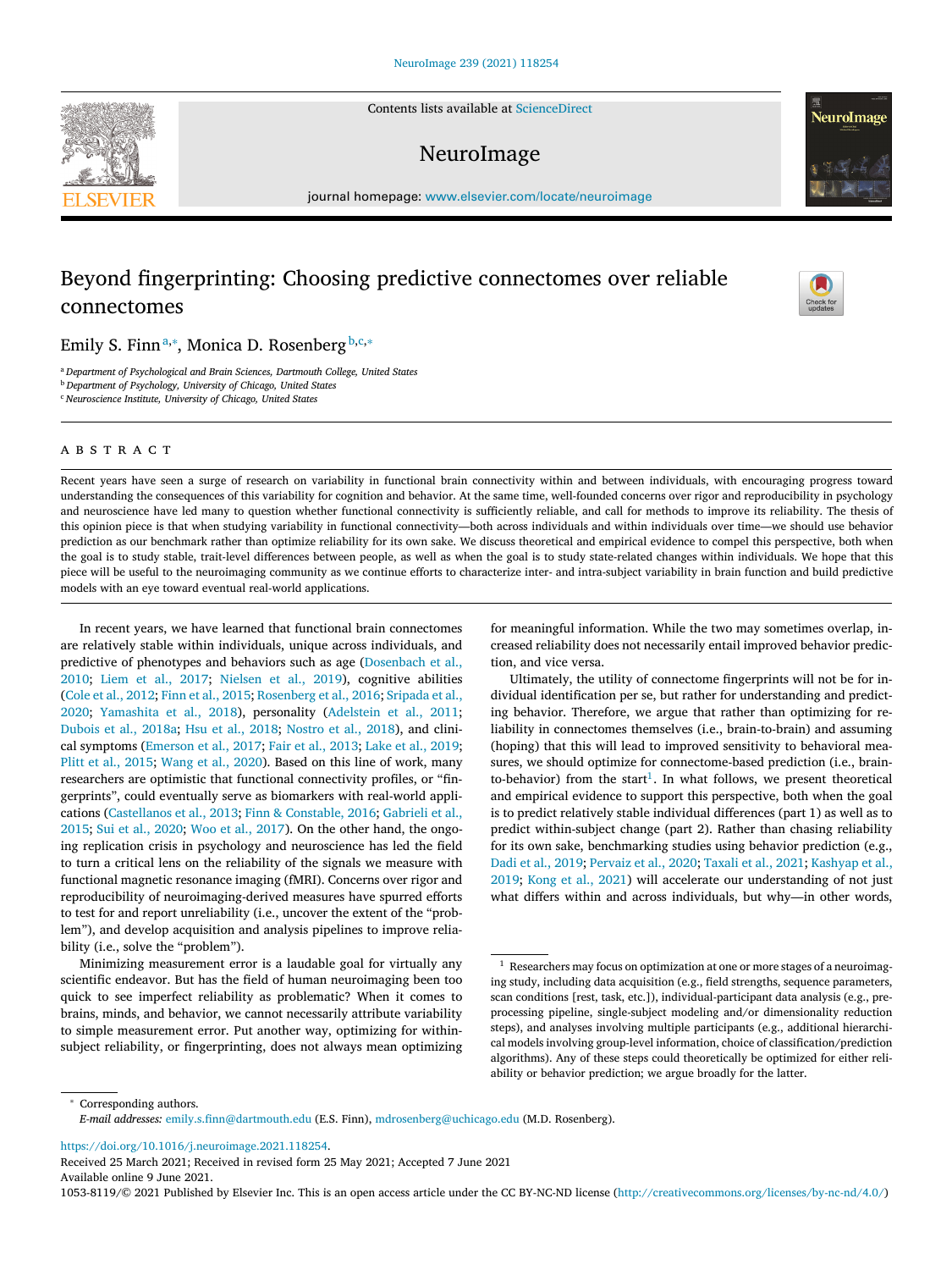which features of the connectome remain consistent over time, reflecting stable traits, and which features vary with changing states.

#### **1. Unique is not necessarily meaningful, and meaningful is not necessarily unique**

Well-founded concerns over reproducibility have led to scrutiny of statistical practices and so-called "researcher degrees of freedom" in neuroimaging studies. At the same time, the many branch points in the decision tree of neuroimaging data analyses give rise to a multiverse of pipelines for any given dataset, which can yield somewhat different results [\(Botvinik-Nezer](#page-6-0) et al., 2020). For many of these branch points, there is either little theoretical basis to prefer one option over others, or competing theoretical bases for different options. Lack of theory and competing theories each carry their own challenges, leading some researchers to argue that the optimal pipeline(s) should be determined empirically based on a chosen metric. One such metric is test-retest reliability: we should prefer the pipeline that yields the most similar results across different measurements from the same unit of interest—in this case, individuals.

On its face, this idea has intuitive appeal. Indeed, there is a substantial literature beginning more than two decades ago (Casey et al., 1995; [Ramsey](#page-8-0) et al., 1996; [Rombouts](#page-6-0) et al., 1997) that uses measures such as the intra-class correlation coefficient (ICC) to evaluate the stability of fMRI-based individual measures and argues, explicitly or implicitly, that maximizing similarity of measures taken from the same person over time is the most desirable outcome (though see Noble et al. [\(2019\)](#page-7-0) and Noble et al. [\(2021\)](#page-7-0) for recent reviews of functional connectivity reliability and the importance of considering validity). Indeed, test-retest reliability is often used as a benchmark for new developments in acquisition and/or analysis (Zuo et al., [2019\)](#page-8-0): increased reliability indicates an improved method, no questions asked. Our "functional connectome fingerprinting" paper (Finn et al., [2015\)](#page-7-0), in which we demonstrated that individuals could be identified—i.e., discriminated from one another—based on whole-brain functional connectivity profiles acquired during different sessions and cognitive tasks, inspired a new angle on this line of work. Many subsequent studies, including some of our own, have directed efforts at exploring the limits of fingerprinting [\(Airan](#page-6-0) et al., 2016; Finn et al., [2017;](#page-7-0) Horien et al., 2018; [Jalbrzikowski](#page-7-0) et al., 2020; [Waller](#page-8-0) et al., 2017), [characterizing](#page-7-0) the source of the most identifying information (Byrge and [Kennedy,](#page-6-0) 2019; [Peña-Gómez](#page-7-0) et al., 2018), and/or improving fingerprinting accuracy through improved pipelines [\(Abbas](#page-6-0) et al., 2020; [Amico](#page-6-0) & Goñi, 2018; Bari et al., [2019;](#page-6-0) Chen & Hu, [2018;](#page-6-0) Li and [Atluri,](#page-7-0) 2018; Sarar et al., 2021; [Shojaee](#page-8-0) et al., 2019; [Wang](#page-8-0) et al., 2019).

But why do we care about individual differences in neuroimaging measures in the first place? Most researchers are probably not interested in brain-based fingerprinting for its own sake; after all, there are better ways to identify someone than going to the trouble to scan them and calculate a brain connectivity profile (e.g., DNA, actual fingerprints, simply looking at or speaking to them). Rather, most of us are interested in individual differences in brain function for their relationship to psychological constructs and/or behavior. Investigators may be motivated to characterize these relationships to answer basic scientific questions (e.g., testing parametric hypotheses about where and when certain cognitive processes are reflected in neural activity) and/or for practical purposes (e.g., with an eye toward developing imaging-based biomarkers of present or future clinical outcomes). Most studies take as their premise, again either explicitly or implicitly, that increased reliability indicates increased utility of personalized connectomes for some other purpose, i.e., behavior prediction or diagnostic status [classification](#page-6-0) (Finn and [Constable,](#page-8-0) 2016; [Gratton](#page-7-0) et al., 2020; [Parkes](#page-7-0) et al., 2020; Waller et al., 2017).

But this does not necessarily follow, theoretically or empirically. If connectomes are akin to bar codes—random patterns that are one-of-akind, but have no relationship to any feature of the individual they identify—one could have high fingerprinting accuracy with low utility for behavior prediction. In other words, connectomes could be unique but unrelated to anything interesting (high reliability, low validity). On the other hand, if connectomes do share variance with real-world variables, if a matching algorithm consistently mistakes one subject for another subject with the same or similar behavior score, one could have low(er) fingerprinting accuracy but high(er) utility for behavior prediction; in other words, connectomes could be not entirely unique, but the overlap between individuals could be a byproduct of the useful information they contain (low[er] reliability, high[er] validity). See [Fig.](#page-3-0) 1 for a schematic of these theoretical scenarios.

From a theoretical stance, then, optimizing fingerprinting accuracy does not necessarily entail optimizing utility for behavior prediction. What about empirically? Increased fingerprinting could still be a useful proxy for improved behavior prediction, even if the two outcomes are conceptually distinct. After all, it would be surprising if one could achieve good prediction accuracy without some minimum level of reliability. However, the literature on this is mixed. While some studies report that improving fingerprinting entails a corresponding improvement in behavior prediction [\(Amico](#page-6-0) and Goñi, 2018; [Elliott](#page-6-0) et al., 2019), or that the same networks that are most distinguishing of individuals also tend to be the most related to behavior (Finn et al., [2015\)](#page-7-0), other studies find little to no relationship between the reliability of connections and their utility for behavior [prediction](#page-7-0) (Byrge and [Kennedy,](#page-6-0) 2020; Liu et al., 2018; [Mantwill](#page-7-0) et al., 2021; [Noble](#page-7-0) et al., 2017). Noble et al. [\(2017\)](#page-7-0) report only a very weak correlation ( $r = 0.05$ ) between an edge's testretest reliability and its relevance for behavior (fluid intelligence in this case, which is relatively stable within and across individuals). Related work has shown that the brain states in which people are more identifiable are not necessarily the best brain states for predicting behavior (cf. Finn et al., [2017;](#page-7-0) [Greene](#page-7-0) et al., 2018). A recent paper proposing a new statistic for quantifying relative similarity within versus across individuals, discriminability, found that discriminability was a useful proxy for effects of sex and age [\(Bridgeford](#page-6-0) et al., 2020), though effect sizes were modest compared to studies that demonstrated direct prediction/classification of age and sex without optimizing for test-retest reliability first [\(Nielsen](#page-7-0) et al., 2019; Weis et al., [2020;](#page-8-0) Zhang et al., 2018). In parallel to this mixed [literature,](#page-8-0) there is an emerging consensus that information that identifies individuals and information that predicts behavior are both highly distributed throughout the connectome (Byrge and [Kennedy,](#page-6-0) 2019; [Dubois](#page-6-0) et al., 2018b; [Pannunzi](#page-7-0) et al., 2017). It could be the case that some minimum level of distributed reliability is necessary for accurate behavior prediction, at least for trait-level phenotypes. But the weaker-than-expected relationship between reliability and behavior prediction—both in specific edges (univariate) and the overall connectome (multivariate)—does suggest that by optimizing for fingerprinting first, we risk becoming stuck in local maxima for behavior prediction, when in fact we would be better served by optimizing for behavior prediction from the start.

Optimizing for fingerprinting accuracy without regard to behavioral relevance also creates at least two perverse incentives that can bias even well-intentioned studies. First, if connectome fingerprints are not perfect—which they're not—we should expect fingerprinting accuracy to decrease in larger sample sizes, due to the higher chance of including similar pairs of subjects [\(Waller](#page-8-0) et al., 2017). Methods for boosting fingerprinting will thus have an easier time proving their significance in smaller datasets, but may not generalize to a wider population. On the other hand, a valid behavior prediction model should only get more accurate when trained on a larger sample.<sup>2</sup> Second, any factor that affects fMRI data, is unique to individuals, and is stable across time—whether

 $^{\rm 2}$  In practice, in the published literature, behavior prediction effect sizes often appear to decrease with sample size when looking across datasets, but this is likely due in large part to a wider variance in effect sizes in small samples combined with publication bias [\(Marek](#page-7-0) et al., 2020). Within datasets, provided data are harmonized and there are no systematic biases between the target of predic-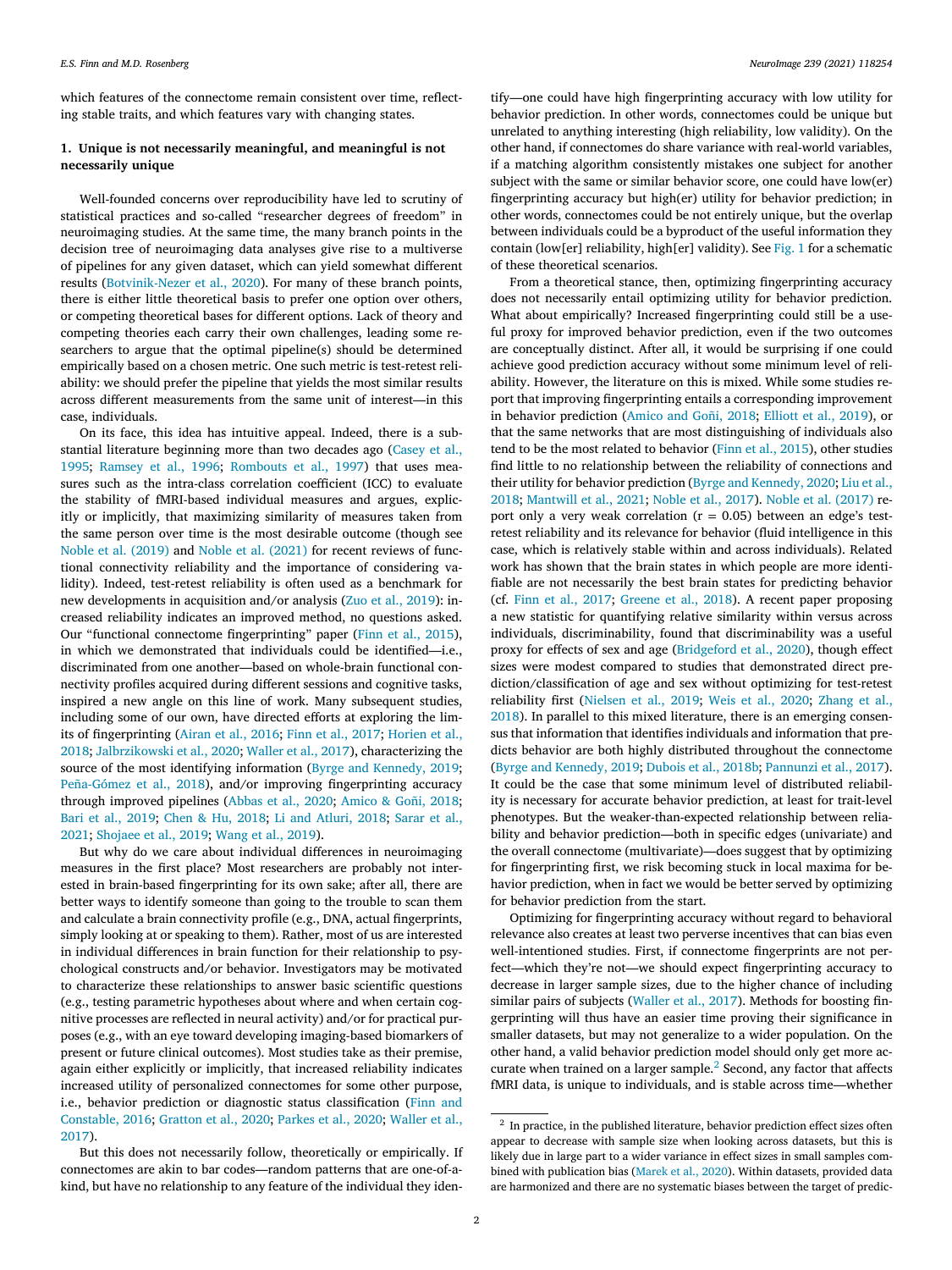<span id="page-3-0"></span>

**Fig. 1.** Uniqueness does not imply meaningfulness, and vice versa. Schematic depicting why uniqueness and meaningfulness are orthogonal features. The upper left panel (not unique or meaningful) depicts a theoretical scenario in which two individuals have highly similar connectomes, but no shared behavior explains this overlap. The upper right panel depicts a scenario in which connectomes are unique but not meaningful, akin to bar codes, where the pattern of connections is one-of-a-kind but arbitrary (i.e., unrelated to any features of the individual it represents). The lower left panel depicts a scenario in which connectomes are not unique but are meaningful: two individuals have very similar connectomes such that they might be mistaken for one another in identification experiments, but these individuals are also similar in one or more behavioral domains (in this case, positive mood), such that this particular pattern of connections might index mood. In this scenario, connectomes carry relevant information that could be used to predict behavior. Finally, the lower right panel depicts a scenario in which connectomes are both unique and meaningful: two individuals have distinct connectomes and distinct emotional states.

meaningful or not—will boost fingerprinting accuracy. This includes differences in anatomy, functional anatomy<sup>3</sup>, magnetic field distortions due to head shape, etc. In other words, it is possible to get good fingerprinting for the "wrong" reasons. With behavior prediction, these factors could only boost accuracy if they systematically covary with the behavior of interest. Of course, there are many examples of such covariation: head motion is probably the most notorious [\(Siegel](#page-8-0) et al., 2017), but anatomy and functional anatomy also covary with many variables of interest (e.g., age, diagnostic status). The difference is that in fingerprinting, it is almost a given that these things will help, whereas in behavior prediction, they may variably help or hurt, or not have any effect. (While not necessarily endorsed by these authors, the utilitarian view that prediction is a black box and we should value accurate prediction regardless of what drives it is also more defensible in the case of behavior prediction, since it has real-world utility; fingerprinting is reduced to an uninteresting tautology from this perspective.)

On a deeper level, functional connectomics, while a powerful way to characterize the brain, suffers from an absence of ground truth. What does the biological functional connectome look like? Are connections binary (present or not), or are they weighted? If weighted, how do we define weights? This means even when we do achieve similar results across multiple measurements, we cannot necessarily infer that the reconstructed network more closely reflects the "true" underlying network. This lack of a known target, combined with the noise inherent to fMRI and functional connectivity in particular, make it unrealistic to expect that we will ever achieve perfect reliability and validity. Of course, to the extent that it is possible to identify pure noise in our data, we wholeheartedly support efforts to characterize and remove it. But when it comes to the brain, what appears to be noise can often become meaningful signal when combined with the right additional measurements [\(Uddin,](#page-8-0) 2020); this is the focus of the next section.

#### **2. We're not perfectly stable, so why should our functional connectomes be?**

Recent work reported an individual-identification algorithm so accurate that, based on patterns of salient "keypoints" in T1-weighted brain scans, it identified previously unknown instances of mislabeled participants in large, open-access MRI datasets [\(Chauvin](#page-6-0) et al., 2020). Impressively, by identifying keypoint signatures robust to scan-to-scan variation, the algorithm matched MR images from an individual collected as many as 11 years apart.

What makes the keypoint signature patterns so well suited for identifying individuals, however, likely makes them ill suited for identifying states. Because measures that are maximally stable across repeated observations are, by definition, minimally sensitive to intra-individual change, a model based on keypoint signatures may be able to identify a person but fail to, for example, predict cognitive changes with aging. (The same logic would follow if the keypoint signature pattern were based on functional rather than structural brain measures.)

Of course, not all variance in functional connectivity reflects behaviorally meaningful change. The keypoint signature example, however, highlights the costs of prioritizing measurement reliability—that

tion and other confounding variables, prediction accuracy should increase with training set size (up to some noise ceiling; Cui & [Gong,](#page-6-0) 2018).

<sup>&</sup>lt;sup>3</sup> Functional anatomy refers to the location of specific functional specialization profiles along an anatomical substrate. For example, even if two subjects have identical cortical folding patterns in a given brain region (same anatomy), there could be differences in how functions map on to this anatomy—in other words, which specific patches along that cortical surface are most responsive to given inputs and/or outputs (functional anatomy).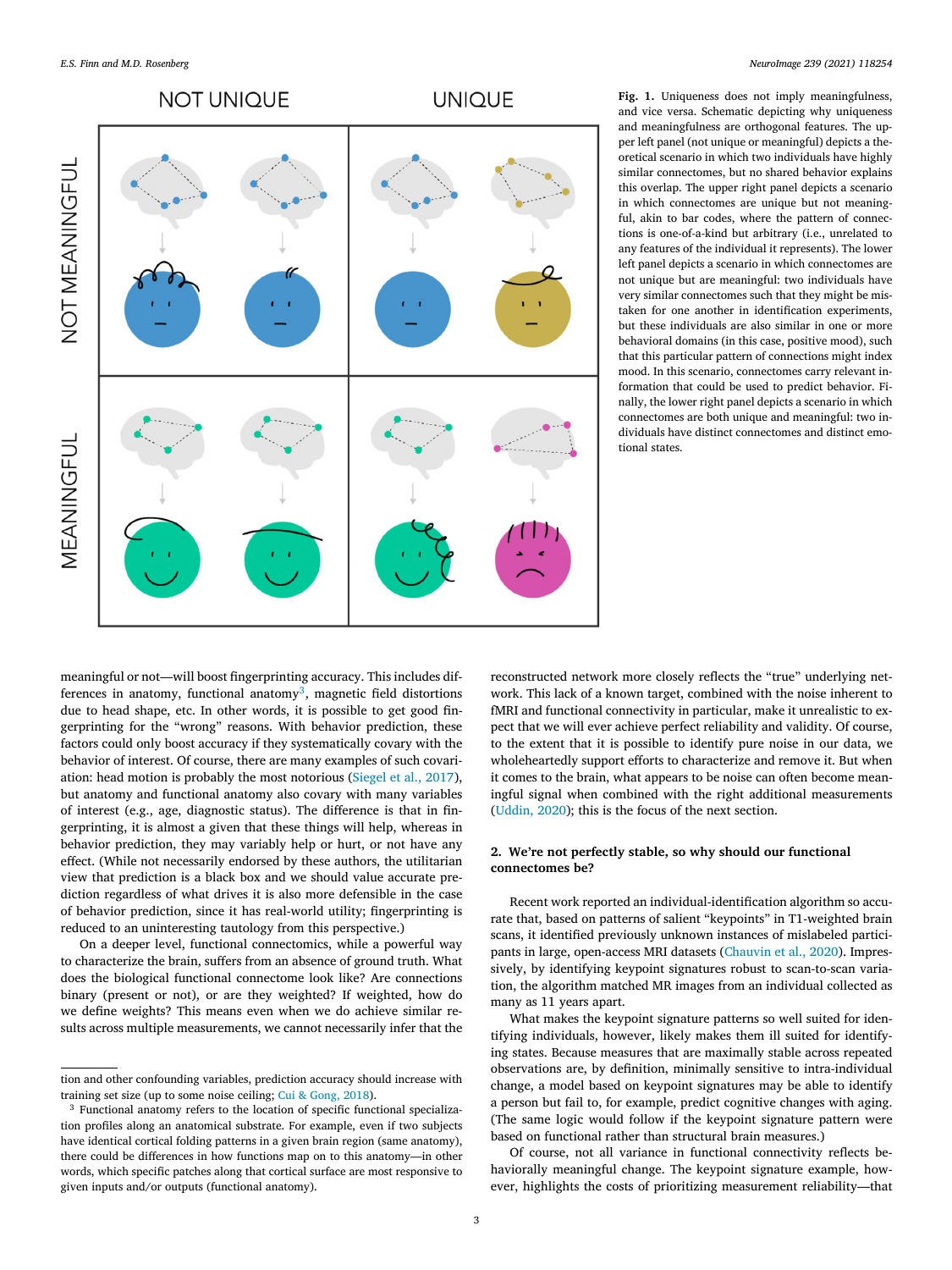is, optimizing fingerprinting—at the expense of other considerations: Our brains are always changing (as they must, given our ever-changing behavior; [Waschke](#page-8-0) et al., 2021), and discarding measures that are sensitive to this change will frustrate our ability to predict meaningful variation in cognition over time.

Changing cognitive states have so far not been the focus of functional connectivity-based prediction. Since emerging a decade ago, the approach has largely been applied to capture differences between individuals as described in part 1. Although individual differences research has an influential history in psychology and offers insights into mental processes and the brain systems that underlie them, its predominance in cognitive network neuroscience is likely as much due to the availability of datasets with many participants (rather than many hours of scan time per participant) $4$  as it is for its theoretical and practical utility.

Despite the emphasis on individual differences in functional connectivity research, as psychologists and neuroscientists, we are almost always interested in mental processes that vary within individuals. It is just as useful and interesting to predict when attention fluctuates, memory fails, and emotion regulation flounders as it is to predict a person's overall attention, memory, and emotional regulation abilities. In fact, it is arguably more useful to predict state-like aspects of behavior: Cognitive processes including attention [\(Fortenbaugh](#page-7-0) et al., 2015; [Robertson](#page-8-0) et al., 1997) and working memory [\(deBettencourt](#page-6-0) et al.,  $2019$ ) can fluctuate dramatically<sup>5</sup> with serious consequences for ongoing behavior, and clinical symptomatology is rarely consistent across the lifespan. Within-subject prediction is gaining traction with the growing enthusiasm for and availability of datasets with high-frequency or longitudinal sampling of brain function and behavior—so much so that "deep imaging" for personalized neuroscience is the focus of a recent special issue of *Current Opinion in Behavioral Sciences*.

Imagine that you have collected a sample in which thousands of participants were scanned hundreds of times each. You generate functional connectivity matrices for each scan session using a hypothetical pipeline that results in perfect fingerprinting accuracy and (although we emphasized in the previous section that such matrices would not necessarily predict behavior) perfect prediction of individual differences in working memory capacity. How successful would these fingerprints be for predicting states rather than people? For example, would they capture fluctuations in working memory from one task trial to the next? Improvements in working memory after a surprisingly successful intervention? Changes in capacity across development? Using this example as a jumping-off point, here we discuss how connectome fingerprints can reflect—or obscure—meaningful changes in mental states across repeated observations separated by moments to days to years.

#### *2.1. Short time-scale predictions (i.e., within fMRI runs)*

So far we have implicitly focused on functional connectome fingerprinting techniques that take as input run-specific or session-specific functional connectivity matrices. Connectivity matrices, however, can also be calculated from subsets of BOLD signal time series from a single run. Subsets are typically defined with data-driven approaches that apply sliding windows (e.g., [Gonzalez-Castillo](#page-7-0) et al., 2015; Sakoğlu et al., 2010) or detect hidden states (e.g., with Hidden Markov modeling; Ou et al., [2015;](#page-7-0) [Robinson](#page-8-0) et al., 2015; [Shappell](#page-8-0) et al., 2019) or changepoint estimation [\(Cribben](#page-6-0) et al., 2012; Xu and [Lindquist,](#page-8-0) 2015); see [Lurie](#page-7-0) et al., 2020 for a recent review). Subsets can also be defined

with hypothesis-driven approaches such as those that divide time series based on features of a cognitive [\(Rosenberg](#page-8-0) et al., 2020) or naturalistic (Finn and [Bandettini,](#page-6-0) 2020) task. Recent work has even obviated the need for subset definitions in some cases, validating "instantaneous" measures such as change-point connectivity requiring two consecutive TRs (Ramot and [Gonzalez-Castillo,](#page-8-0) 2019) and edge-centric connectivity reflecting concurrent fluctuations in pairs of nodes at every TR [\(Esfahlani](#page-6-0) et al., 2020; [Faskowitz](#page-6-0) et al., 2020).

Regardless of how subsets of data are selected, generating multiple functional connectivity matrices per fMRI run allows us to ask whether within-run changes in connectivity are associated with concurrent changes in behavior. Of course, functional connectomes can vary for more or less interesting reasons, which is why validating connectivity dynamics with "ground truth" measures of mental states (ongoing task performance, eye-tracking data, experience sampling responses, etc.) is so crucial (Song and [Rosenberg,](#page-8-0) 2021). Although optimizing for stable sub-run connectomes would minimize the variance due to uninteresting causes such as sampling variability and head motion (Laumann et al., 2017), it also would dampen any variance due to [interesting](#page-7-0) causes. Rather than strive to maximize fingerprinting accuracy, we should strive to supplement our fMRI data with densely sampled behavioral and/or physiological measures and test replication of observed connectivitybehavior [relationships](#page-7-0) in new individuals and datasets (Poldrack et al., 2020; [Scheinost](#page-8-0) et al., 2019).

In addition to informing how behavioral states emerge from brain network dynamics, relating connectivity to behavior on short timescales can help address a fundamental question in connectome-based prediction: Why can we predict behavior from resting-state data? Wellreplicated results in the field demonstrate that predictions can be generated from fMRI data acquired in the absence of an explicit task. The implications are intriguing: We don't need to, for example, give someone an attention task—or any task for that matter—to measure how well they pay attention overall [\(Kessler](#page-7-0) et al., 2016; [Poole](#page-8-0) et al., 2016; [Rosenberg](#page-8-0) et al., 2016; Wu et al., [2020\)](#page-8-0). Is this because "intrinsic" functional brain organization reflects attentional abilities? Because individuals with stronger and weaker sustained attentional abilities are engaged in systematically different cognitive states during rest? A combination of the two? Although work has taken care to rule out potential confounds such as in-scanner motion as drivers of this effect, the question remains largely unresolved. Looking ahead, we are unlikely to discover the answer if, as a field, our sole success metric for functional connectivity processing pipelines is fingerprinting accuracy, a proxy—albeit an imperfect one—for connectome reliability.

#### *2.2. Medium time-scale predictions (i.e., hours to days to weeks)*

Those who agree that characterizing connectivity dynamics is worthwhile and important may still argue that,when it comes to static functional connectivity matrices,the more reliable the better. Reliability metrics, however, disregard the fact that not all scan-to-scan variability is noise. For example, although evidence suggests that traits rather than states dominate functional network organization, the interaction between a person's identity and the task they are performing explains about 20% of the variance in similarity between functional networks observed during different fMRI runs in the Midnight Scan Club dataset [\(Gratton](#page-7-0) et al., 2018). This individual-by-task interaction, reflecting meaningful scan-to-scan variability in the form of an individual-specific state effect, is the third-largest source of variance in network similarity after group and participant identity, each of which explain about 35-40% of the variance in network similarity. Complementary work has demonstrated that functional networks—and even node boundaries themselves [\(Salehi](#page-8-0) et al., 2020)—vary across scan runs and sessions with factors including internal states (e.g., attention; [Rosenberg](#page-8-0) et al., 2020) and pharmacological agents (e.g., caffeine; [Wong](#page-8-0) et al., 2012).

Because states explain less variance in functional connectivity patterns than do traits, elucidating reliable state-specific patterns

<sup>4</sup> For a plot of the number of participants and scan hours per individual in current publicly available fMRI datasets, see [Naselaris](#page-7-0) et al. (2021).

<sup>&</sup>lt;sup>5</sup> Further underscoring the importance of cognitive performance fluctuations, intra-individual differences in behavior may in some cases explain interindividual differences. For example, what distinguishes individuals with higher and lower working memory capacities is not the maximum number of items they can hold in mind, but rather how often they successfully maintain that maximum in memory [\(Adam](#page-6-0) et al., 2015).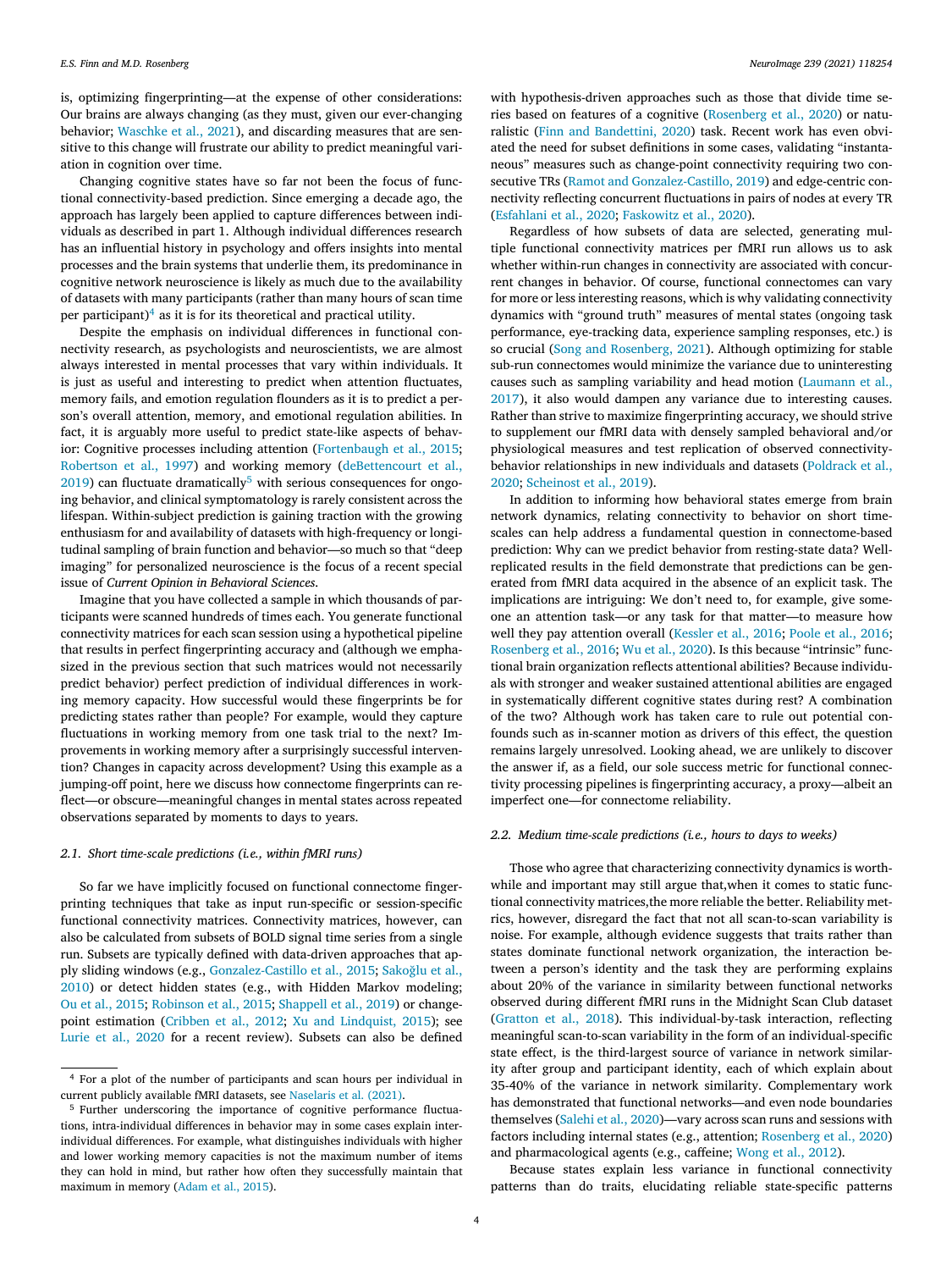will require substantial amounts of data per individual and cognitive/behavioral state of interest. Furthermore, as with dynamic connectivity analyses, it will be critical to validate connectivity changes observed across days to weeks with observed "ground truth" changes in behavior, and to replicate results across novel individuals and datasets.

Although improving session-to-session functional connectivity reliability is important for certain research questions, if functional connectivity is ever to be used in real-world settings to evaluate clinical symptom trajectories or treatment or intervention efficacy, we should also aim to capture reliable changes in connectivity over timescales relevant to these processes. One might imagine that large swings in symptoms over days to weeks within an individual—e.g., whether a patient with bipolar disorder is currently euthymic or in the throes of a manic episode—could account for substantial variance in connectivity, just as task manipulations do in healthy volunteers [\(Gratton](#page-7-0) et al., 2018). Given that one ultimate goal of connectome-based prediction is to inform clinical decision making, scan-to-scan variability should not be dismissed as noise out of hand.

#### *2.3. Long time-scale predictions (i.e., months to years)*

Studies are beginning to characterize functional connectome stability across developmental time. Recent work, for example, demonstrated successful connectome fingerprinting using scans separated by one to two years in development, with modest success for scans separated by three years [\(Horien](#page-7-0) et al., 2019). Although this work provides valuable insight into the stability of functional brain organization across years, it is important to consider what realistic ceiling on functional connectome fingerprinting accuracy we should expect for longitudinal data given widespread changes in brain structure and function across the lifespan—from infancy to childhood, adolescence, younger adulthood, and older adulthood [\(Casey](#page-6-0) et al., 2005; Cox et al., [2016;](#page-6-0) [Giedd](#page-7-0) et al., 1999; [Hedman](#page-7-0) et al., 2012; [Knickmeyer](#page-7-0) et al., 2008; Mills et al., [2016\)](#page-7-0). Introducing techniques to maximize identification using scans separated by months to years may, depending on participants' ages, conceal meaningful developmental change. Instead, measuring the aspects of functional connectivity patterns that do and do not vary with development, aging, and cognitive changes across the lifespan can inform behaviorally meaningful trajectories of functional brain organization $6$ . Characterizing longitudinal change in connectivity patterns and behavior may also help us overcome a limitation of nearly all connectome-based predictive modeling work to date: that it is technically postdiction, estimating behavior that has already been measured. In other words, tracking reliable connectome trajectories in development and aging may allow us to better forecast future outcomes and improve the real-world utility of connectome-based prediction.

#### *2.4. Predicting behavioral states with connectivity traits*

Automatically dismissing variable functional connectomes as scientifically uninteresting is misguided because what appears to be "unreliability" may in fact reflect changing mental states. It is an open question, however, whether connectome dynamics are necessary and/or sufficient for predicting behavior dynamics. In many cases they may not be. For example, a single measure of static functional connectivity observed early in development may predict risk for or resilience to psychopathology, and trait-like aspects of the connectome may predict response to treatment . It may also be the case that brain dynamics observed over one timescale predict behavior dynamics across another (e.g., perhaps short-term functional connectivity dynamics during an emotional movie predict mood disorder symptom trajectories over a longer term). Testing different models using trait- and state-like aspects of functional connectivity to predict trait- and state-like aspects of behavior can shed light on which aspects of the functional connectome are necessary and sufficient for predicting a given behavior of interest.

#### **3. Choosing the right behavior(s)**

Throughout this article, we have focused on the brain side of the brain-behavior equation, arguing that we should optimize our brain measures to be maximally sensitive to behavior, broadly defined. But which behavioral measures are most important? How meaningful are these measures? Although the behavior side of the equation often gets much less attention from neuroimagers, it is perhaps even more important for building reliable, valid predictive models. We often use targets of convenience, i.e., self-report and lab-based tasks that are collected alongside neuroimaging data, to establish proof-of-principle for a brainbehavior relationship. Yet both recent and longer-standing work calls into question the reliability and construct validity of many of these measures as they are typically used [\(](#page-7-0)[Eisenberg](#page-6-0) et al., 2019; Hedge et al., 2018; [Spearman,](#page-8-0) 1910).

However, recent developments give reason to be optimistic on this front. First, in computational phenotyping, rather than take task-elicited measures (e.g., accuracy, reaction time) at face value, computational models are fit to derive a set of latent variables that characterize a per-son's behavior or "style" on one or more tasks [\(Patzelt](#page-7-0) et al., 2018, [Montague](#page-7-0) et al., 2012, [Wiecki](#page-8-0) et al., 2015, [Schwartenbeck](#page-8-0) and Friston, 2016). This approach can offer more mechanistic insights into behavioral tendencies that may be shared across a variety of cognitive and affective domains [\(Thompson](#page-8-0) et al., 2019). Still, it is early days for many of these models, and we will need to assess their longer-term construct validity just as we do for more traditional measures. Second, digital phenotyping, in which data are harvested from smartphones and other devices (e.g., levels of movement and sociality, location, voice and text analysis) to provide a picture of activity "in the wild", is another promising source of behavior prediction targets to understand the bidirectional relationship between brain and behavior [\(Insel,](#page-7-0) 2017, [Heller](#page-7-0) et al., 2020). Finally, as mentioned in the previous section, longitudinal prediction of clinical and other real-world outcomes will be the true translational test for this line of work. This will likely require integration with health system medical records, which will pose privacy challenges, but will be necessary for any eventual applications.

In the meantime, although the "correct" targets for prediction remain an open question, this should not diminish our commitment to benchmarking functional connectomes according to some kind of relevance for behavior. Focusing on behavior prediction will encourage neuroimaging researchers to stay abreast of the latest developments in these fields, and promote valuable cross-talk between behavior- and brain-based phenotyping efforts.

#### **4. Conclusions**

If perfect functional connectome fingerprinting implies perfect stability in brain function and mental life, it is neither a realistic nor a desirable goal. Now, the more pressing challenges are to optimize connectivity patterns for behavior prediction, isolate trait-like and state-like connectivity components (Song and [Rosenberg,](#page-8-0) 2021), and tease apart state variability reflecting signals of interest from those of no interest. In the future, with more neuroimaging and behavioral data per individual, we may be able to optimize for state-specific fingerprinting accuracy. Until then, optimizing fingerprinting will not necessarily improve behavior prediction or advance understanding of relationships between the brain and the mind.

<sup>6</sup> Longitudinal analyses face unique methodological challenges, such as data points that are not missing at random and measurements whose validity and error varies over time. Models of developmental change must also account for complex nonlinear trajectories in brain function and behavior. Recent work provides new approaches to and recommendations for longitudinal data analysis in developmental cognitive neuroscience (e.g., [Kievit](#page-7-0) et al., 2018; King et al., [2018\)](#page-7-0) that can inform long time-scale predictions of behavior from fMRI data.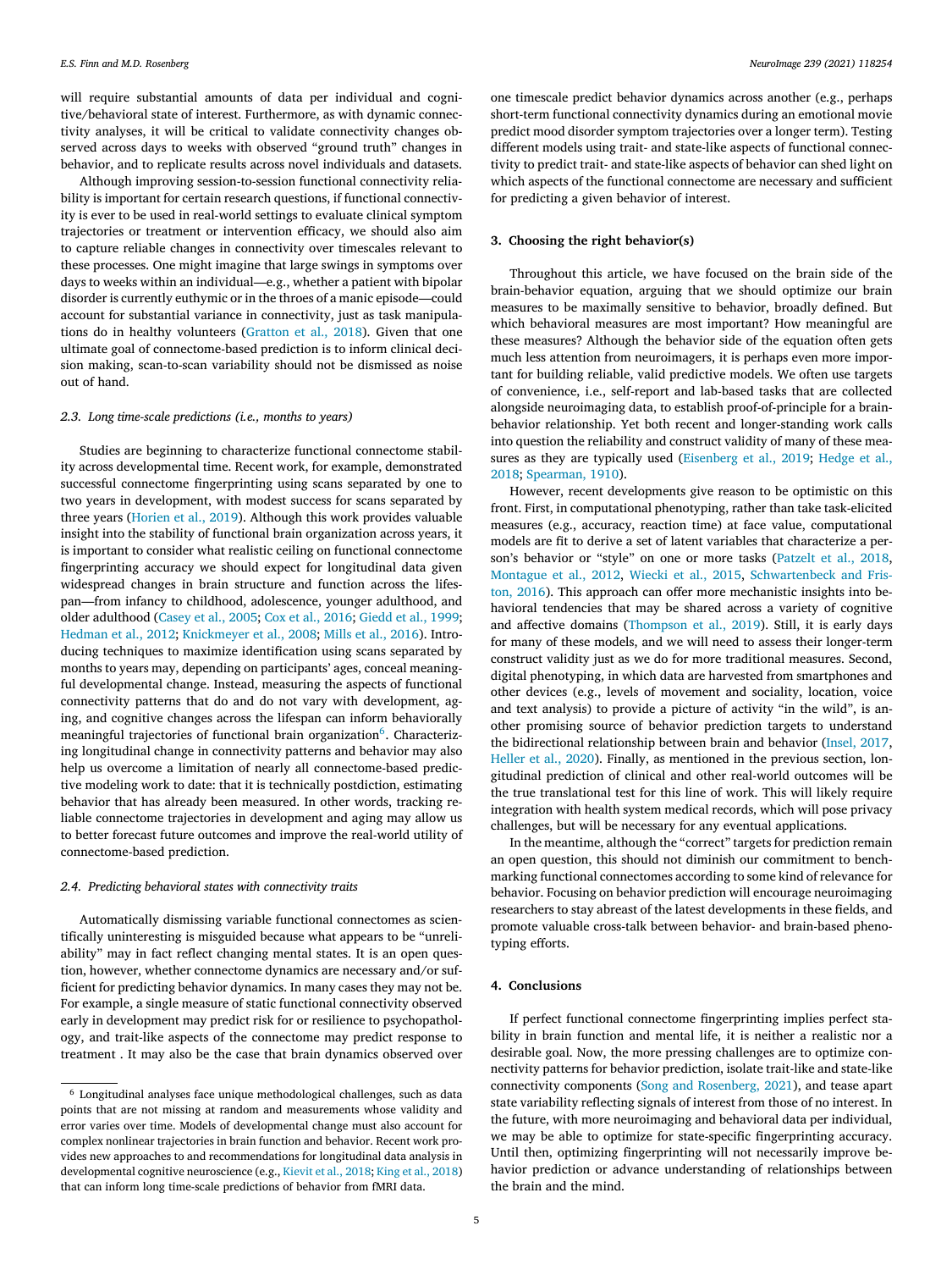#### <span id="page-6-0"></span>**Declaration of Competing Interest**

The authors declare no competing financial interests.

#### **Credit authorship contribution statement**

**Emily S. Finn:** Conceptualization, Writing – original draft, Writing – review & editing. **Monica D. Rosenberg:** Conceptualization, Writing – original draft, Writing – review & editing.

#### **Acknowledgments**

The authors thank Chameleon Studios [\(https://www.chamstudios.](https://www.chamstudios.com) com) for Fig. 1 conceptualization and design. The authors also thank Richard Betzel, Theodore Satterthwaite, and one anonymous reviewer for helpful feedback.

#### **Data and code availability statement**

This article is a review/opinion piece and does not use any empirical data or code.

#### **Funding sources**

This work was supported by NIH grant R00MH120257 (E.S.F.) and the University of Chicago Social Sciences Division (M.D.R.).

#### **References**

- Abbas, K., Amico, E., Svaldi, D.O., Tipnis, U., Duong-Tran, D.A., Liu, M., Rajapandian, M., Harezlak, J., Ances, B.M., Goñi, J., 2020. GEFF: Graph embedding for functional fingerprinting. Neuroimage 221, 117181. doi[:10.1016/j.neuroimage.2020.117181.](https://doi.org/10.1016/j.neuroimage.2020.117181)
- Adam, K.C.S., Mance, I., Fukuda, K., Vogel, E.K, 2015. The contribution of attentional lapses to individual differences in visual working memory capacity. J. Cogn. Neurosci. 27 (8). doi[:10.1162/jocn\\_a\\_00811.](https://doi.org/10.1162/jocn_a_00811)
- Adelstein, J.S., Shehzad, Z., Mennes, M., DeYoung, C.G., Zuo, X.N., Kelly, C., Margulies, D.S., Bloomfield, A., Gray, J.R., Castellanos, F.X., Milham, M.P., 2011. Personality is reflected in the brain's intrinsic functional architecture. PLoS One 6 (11). doi[:10.1371/journal.pone.0027633.](https://doi.org/10.1371/journal.pone.0027633)
- Airan, R.D., Vogelstein, J.T., Pillai, J.J., Caffo, B., Pekar, J.J., Sair, H.I., 2016. Factors affecting characterization and localization of interindividual differences in functional connectivity using MRI. Hum. Brain Mapp. 37 (5), 1986–1997. doi[:10.1002/hbm.23150.](https://doi.org/10.1002/hbm.23150)
- [Amico,](http://refhub.elsevier.com/S1053-8119(21)00531-0/sbref0005) E., [Goñi,](http://refhub.elsevier.com/S1053-8119(21)00531-0/sbref0005) J., 2018. The quest for [identifiability](http://refhub.elsevier.com/S1053-8119(21)00531-0/sbref0005) in human functional connectomes. Sci. Rep. 8 (1), 8254.
- Bari, S., Amico, E., Vike, N., Talavage, T.M., Goñi, J., 2019. Uncovering multi-site identifiability based on resting-state functional connectomes. Neuroimage 202, 115967. doi[:10.1016/j.neuroimage.2019.06.045.](https://doi.org/10.1016/j.neuroimage.2019.06.045)
- Botvinik-Nezer, R., Holzmeister, F., Camerer, C.F., Dreber, A., Huber, J., Johannesson, M., Kirchler, M., Iwanir, R., Mumford, J.A., Adcock, R.A., Avesani, P., Baczkowski, B.M., Bajracharya, A., Bakst, L., Ball, S., Barilari, M., Bault, N., Beaton, D., Beitner, J., Benoit, R.G., Berkers, R.M.W.J., Bhanji, J.P., Biswal, B.B., Bobadilla-Suarez, S., Bortolini, T., Bottenhorn, K.L., Bowring, A., Braem, S., Brooks, H.R., Brudner, E.G., Calderon, C.B., Camilleri, J.A., Castrellon, J.J., Cecchetti, L., Cieslik, E.C., Cole, Z.J., Collignon, O., Cox, R.W., Cunningham, W.A., Czoschke, S., Dadi, K., Davis, C.P., Luca, A.D., Delgado, M.R., Demetriou, L., Dennison, J.B., Di, X., Dickie, E.W., Dobryakova, E., Donnat, C.L., Dukart, J., Duncan, N.W., Durnez, J., Eed, A., Eickhoff, S.B., Erhart, A., Fontanesi, L., Fricke, G.M., Fu, S., Galván, A., Gau, R., Genon, S., Glatard, T., Glerean, E., Goeman, J.J., Golowin, S.A.E., González-García, C., Gorgolewski, K.J., Grady, C.L., Green, M.A., Guassi Moreira, J.F., Guest, O., Hakimi, S., Hamilton, J.P., Hancock, R., Handjaras, G., Harry, B.B., Hawco, C., Herholz, P., Herman, G., Heunis, S., Hoffstaedter, F., Hogeveen, J., Holmes, S., Hu, C.-P., Huettel, S.A., Hughes, M.E., Iacovella, V., Iordan, A.D., Isager, P.M., Isik, A.I., Jahn, A., Johnson, M.R., Johnstone, T., Joseph, M.J.E., Juliano, A.C., Kable, J.W., Kassinopoulos, M., Koba, C., Kong, X.-Z., Koscik, T.R., Kucukboyaci, N.E., Kuhl, B.A., Kupek, S., Laird, A.R., Lamm, C., Langner, R., Lauharatanahirun, N., Lee, H., Lee, S., Leemans, A., Leo, A., Lesage, E., Li, F., Li, M.Y.C., Lim, P.C., Lintz, E.N., Liphardt, S.W., Losecaat Vermeer, A.B., Love, B.C., Mack, M.L., Malpica, N., Marins, T., Maumet, C., McDonald, K., McGuire, J.T., Melero, H., Méndez Leal, A.S., Meyer, B., Meyer, K.N., Mihai, G., Mitsis, G.D., Moll, J., Nielson, D.M., Nilsonne, G., Notter, M.P., Olivetti, E., Onicas, A.I., Papale, P., Patil, K.R., Peelle, J.E., Pérez, A., Pischedda, D., Poline, J.-B., Prystauka, Y., Ray, S., Reuter-Lorenz, P.A., Reynolds, R.C., Ricciardi, E., Rieck, J.R., Rodriguez-Thompson, A.M., Romyn, A., Salo, T., Samanez-Larkin, G.R., Sanz-Morales, E., Schlichting, M.L., Schultz, D.H., Shen, Q., Sheridan, M.A., Silvers, J.A., Skagerlund, K., Smith, A., Smith, D.V., Sokol-Hessner, P., Steinkamp, S.R., Tashjian, S.M., Thirion, B., Thorp, J.N., Tinghög, G., Tisdall, L., Tompson, S.H., Toro-Serey, C., Torre Tresols, J.J., Tozzi, L., Truong, V., Turella, L., van 't Veer, A.E., Verguts, T., Vettel, J.M., Vijayarajah, S., Vo, K., Wall, M.B., Weeda, W.D., Weis, S., White, D.J., Wisniewski, D., Xifra-Porxas, A., Yearling, E.A., Yoon, S.,

Yuan, R., Yuen, K.S.L., Zhang, L., Zhang, X., Zosky, J.E., Nichols, T.E., Poldrack, R.A., Schonberg, T., 2020. Variability in the analysis of a single neuroimaging dataset by many teams. Nature 582, 84–88. doi[:10.1038/s41586-020-2314-9.](https://doi.org/10.1038/s41586-020-2314-9)

- Bridgeford, E.W., Wang, S., Yang, Z., Wang, Z., Xu, T., Craddock, C., Dey, J., Kiar, G., Gray-Roncal, W., Colantuoni, C., Douville, C., Noble, S., Priebe, C.E., Caffo, B., Milham, M., Zuo, X.-N., Vogelstein, J.T., 2020. Eliminating accidental deviations to minimize generalization error and maximize reliability: applications in connectomics and genomics. BioRxiv, 802629 doi[:10.1101/802629.](https://doi.org/10.1101/802629)
- Byrge, L., Kennedy, D.P., 2019. High-accuracy individual identification using a "thin slice" of the functional connectome. Network Neurosci. 3 (2). doi[:10.1162/netn\\_a\\_00068.](https://doi.org/10.1162/netn_a_00068)
- Byrge, L., Kennedy, D.P., 2020. Accurate prediction of individual subject identity and task, but not autism diagnosis, from functional connectomes. Hum. Brain Mapp. 41 (9), 2249–2262. doi[:10.1002/hbm.24943.](https://doi.org/10.1002/hbm.24943)
- Casey, B.J., Cohen, J.D., Jezzard, P., Turner, R., Noll, D.C., Trainor, R.J., Giedd, J., Kaysen, D., Hertz-Pannier, L., Rapoport, J.L., 1995. Activation of prefrontal cortex in children during a nonspatial working memory task with functional MRI. Neuroimage 2 (3), 221–229. doi[:10.1006/nimg.1995.1029.](https://doi.org/10.1006/nimg.1995.1029)
- Casey, B.J., Tottenham, N., Liston, C., Durston, S., 2005. Imaging the developing brain: what have we learned about cognitive development? Trends Cogn. Sci. 9 (3), 104– 110. doi[:10.1016/j.tics.2005.01.011.](https://doi.org/10.1016/j.tics.2005.01.011)
- [Castellanos,](http://refhub.elsevier.com/S1053-8119(21)00531-0/sbref0045a) F.X., Di [Martino,](http://refhub.elsevier.com/S1053-8119(21)00531-0/sbref0045a) A., [Craddock,](http://refhub.elsevier.com/S1053-8119(21)00531-0/sbref0045a) R.C., [Mehta,](http://refhub.elsevier.com/S1053-8119(21)00531-0/sbref0045a) A.D., [Milham,](http://refhub.elsevier.com/S1053-8119(21)00531-0/sbref0045a) M.P., 2013. Clinical applications of the functional [connectome.](http://refhub.elsevier.com/S1053-8119(21)00531-0/sbref0045a) NeuroImage 80, 527–540.
- Chauvin, L., Kumar, K., Wachinger, C., Vangel, M., de Guise, J., Desrosiers, C., Wells, W., Toews, M., 2020. Neuroimage signature from salient keypoints is highly specific to individuals and shared by close relatives. Neuroimage 204. doi[:10.1016/j.neuroimage.2019.116208.](https://doi.org/10.1016/j.neuroimage.2019.116208)
- Chen, S., Hu, X., 2018. Individual identification using the functional brain fingerprint detected by the recurrent neural network. Brain Connect. 8 (4), 197–204. doi[:10.1089/brain.2017.0561.](https://doi.org/10.1089/brain.2017.0561)
- Cole, M.W., Yarkoni, T., Repovš, G., Anticevic, A., Braver, T.S., 2012. Global connectivity of prefrontal cortex predicts cognitive control and intelligence. J. Neurosci. 32 (26). doi[:10.1523/JNEUROSCI.0536-12.2012.](https://doi.org/10.1523/JNEUROSCI.0536-12.2012)
- Cox, S.R., Ritchie, S.J., Tucker-Drob, E.M., Liewald, D.C., Hagenaars, S.P., Davies, G., Wardlaw, J.M., Gale, C.R., Bastin, M.E., Deary, I.J., 2016. Ageing and brain white matter structure in 3,513 UK biobank participants. Nat. Commun. 7. doi[:10.1038/ncomms13629.](https://doi.org/10.1038/ncomms13629)
- Cribben, I., Haraldsdottir, R., Atlas, L.Y., Wager, T.D., Lindquist, M.A., 2012. Dynamic connectivity regression: determining state-related changes in brain connectivity. Neuroimage 61 (4). doi[:10.1016/j.neuroimage.2012.03.070.](https://doi.org/10.1016/j.neuroimage.2012.03.070)
- Cui, Z., Gong, G., 2018. The effect of machine learning regression algorithms and sample size on individualized behavioral prediction with functional connectivity features. Neuroimage 178, 622–637. doi[:10.1016/j.neuroimage.2018.06.001.](https://doi.org/10.1016/j.neuroimage.2018.06.001)
- Dadi, K., Rahim, M., Abraham, A., Chyzhyk, D., Milham, M., Thirion, B., Varoquaux, G., 2019. Benchmarking functional connectome-based predictive models for resting-state fMRI. Neuroimage 192, 115–134. doi[:10.1016/j.neuroimage.2019.02.062.](https://doi.org/10.1016/j.neuroimage.2019.02.062)
- deBettencourt, M.T., Keene, P.A., Awh, E., Vogel, E.K., 2019. Real-time triggering reveals concurrent lapses of attention and working memory. Nature Human Behav. doi[:10.1038/s41562-019-0606-6.](https://doi.org/10.1038/s41562-019-0606-6)
- [Dosenbach,](http://refhub.elsevier.com/S1053-8119(21)00531-0/sbref0022) N.U.F., [Nardos,](http://refhub.elsevier.com/S1053-8119(21)00531-0/sbref0022) B., [Cohen,](http://refhub.elsevier.com/S1053-8119(21)00531-0/sbref0022) A.L., [Fair,](http://refhub.elsevier.com/S1053-8119(21)00531-0/sbref0022) D.A., [Power,](http://refhub.elsevier.com/S1053-8119(21)00531-0/sbref0022) J.D., [Church,](http://refhub.elsevier.com/S1053-8119(21)00531-0/sbref0022) J.A., Nelson, S.M., [Wig,](http://refhub.elsevier.com/S1053-8119(21)00531-0/sbref0022) G.S., [Vogel,](http://refhub.elsevier.com/S1053-8119(21)00531-0/sbref0022) A.C., [Lessov-Schlaggar,](http://refhub.elsevier.com/S1053-8119(21)00531-0/sbref0022) C.N., [Barnes,](http://refhub.elsevier.com/S1053-8119(21)00531-0/sbref0022) K.A., [Dubis,](http://refhub.elsevier.com/S1053-8119(21)00531-0/sbref0022) J.W., [Feczko,](http://refhub.elsevier.com/S1053-8119(21)00531-0/sbref0022) E., [Coalson,](http://refhub.elsevier.com/S1053-8119(21)00531-0/sbref0022) R.S., [Pruett,](http://refhub.elsevier.com/S1053-8119(21)00531-0/sbref0022) J.R., [Barch,](http://refhub.elsevier.com/S1053-8119(21)00531-0/sbref0022) D.M., [Petersen,](http://refhub.elsevier.com/S1053-8119(21)00531-0/sbref0022) S.E., [Schlaggar,](http://refhub.elsevier.com/S1053-8119(21)00531-0/sbref0022) B.L, 2010. Prediction of individual brain maturity using fMRI. Science 329 (5997), 1358 LP–1361.
- Dubois, J., Galdi, P., Han, Y., Paul, L.K., Adolphs, R., 2018a. Resting-state functional brain connectivity best predicts the personality dimension of openness to experience. Personality Neurosci. 1. doi[:10.1017/pen.2018.8.](https://doi.org/10.1017/pen.2018.8)
- Dubois, J., Galdi, P., Paul, L.K., Adolphs, R., 2018b. A distributed brain network predicts general intelligence from resting-state human neuroimaging data. Philosoph. Trans. R. Soc. B 373 (1756). doi[:10.1098/rstb.2017.0284.](https://doi.org/10.1098/rstb.2017.0284)
- Eisenberg, I.W., Bissett, P.G., Zeynep Enkavi, A., Li, J., MacKinnon, D.P., Marsch, L.A., Poldrack, R.A., 2019. Uncovering the structure of self-regulation through data-driven ontology discovery. Nat. Commun. 10 (1), 2319. doi[:10.1038/s41467-019-10301-1.](https://doi.org/10.1038/s41467-019-10301-1)
- Elliott, M.L., Knodt, A.R., Cooke, M., Kim, M.J., Melzer, T.R., Keenan, R., Ireland, D., Ramrakha, S., Poulton, R., Caspi, A., Moffitt, T.E., Hariri, A.R., 2019. General functional connectivity: shared features of resting-state and task fMRI drive reliable and heritable individual differences in functional brain networks. Neuroimage 189, 516–532. doi[:10.1016/j.neuroimage.2019.01.068.](https://doi.org/10.1016/j.neuroimage.2019.01.068)
- [Emerson,](http://refhub.elsevier.com/S1053-8119(21)00531-0/sbref0027) R.W., [Adams,](http://refhub.elsevier.com/S1053-8119(21)00531-0/sbref0027) C., [Nishino,](http://refhub.elsevier.com/S1053-8119(21)00531-0/sbref0027) T., [Hazlett,](http://refhub.elsevier.com/S1053-8119(21)00531-0/sbref0027) H.C., [Wolff,](http://refhub.elsevier.com/S1053-8119(21)00531-0/sbref0027) J.J., [Zwaigenbaum,](http://refhub.elsevier.com/S1053-8119(21)00531-0/sbref0027) L., Constantino, J.N., [Shen,](http://refhub.elsevier.com/S1053-8119(21)00531-0/sbref0027) M.D., [Swanson,](http://refhub.elsevier.com/S1053-8119(21)00531-0/sbref0027) M.R., [Elison,](http://refhub.elsevier.com/S1053-8119(21)00531-0/sbref0027) J.T., [Kandala,](http://refhub.elsevier.com/S1053-8119(21)00531-0/sbref0027) S., [Estes,](http://refhub.elsevier.com/S1053-8119(21)00531-0/sbref0027) A.M., Botteron, K.N., [Collins,](http://refhub.elsevier.com/S1053-8119(21)00531-0/sbref0027) L., [Dager,](http://refhub.elsevier.com/S1053-8119(21)00531-0/sbref0027) S.R., [Evans,](http://refhub.elsevier.com/S1053-8119(21)00531-0/sbref0027) A.C., [Gerig,](http://refhub.elsevier.com/S1053-8119(21)00531-0/sbref0027) G., [Gu,](http://refhub.elsevier.com/S1053-8119(21)00531-0/sbref0027) H., [McKinstry,](http://refhub.elsevier.com/S1053-8119(21)00531-0/sbref0027) R.C., […](http://refhub.elsevier.com/S1053-8119(21)00531-0/sbref0027) [Piven,](http://refhub.elsevier.com/S1053-8119(21)00531-0/sbref0027) J., 2017. Functional [neuroimaging](http://refhub.elsevier.com/S1053-8119(21)00531-0/sbref0027) of high-risk 6-month-old infants predicts a diagnosis of autism at 24 months of age. Sci. Transl. Med. 9 (393).
- Esfahlani, F.Z., Jo, Y., Faskowitz, J., Byrge, L., Kennedy, D.P., Sporns, O., Betzel, R.F., 2020. High-amplitude cofluctuations in cortical activity drive functional connectivity. PNAS 117 (45). doi[:10.1073/pnas.2005531117.](https://doi.org/10.1073/pnas.2005531117)
- Fair, D.A., Nigg, J.T., Iyer, S., Bathula, D., Mills, K.L., Dosenbach, N.U.F., Schlaggar, B.L., Mennes, M., Gutman, D., Bangaru, S., Buitelaar, J.K., Dickstein, D.P., Martino, A.Di, Kennedy, D.N., Kelly, C., Luna, B., Schweitzer, J.B., Velanova, K., Wang, Y.F., … Milham, M.P., 2013. Distinct Neural Signatures Detected for ADHD Subtypes after Controlling for Micro-Movements in Resting State Functional Connectivity MRI Data. Frontiers in Systems Neuroscience FEB doi[:10.3389/fnsys.2012.00080.](https://doi.org/10.3389/fnsys.2012.00080)
- Faskowitz, J., Esfahlani, F.Z., Jo, Y., Sporns, O., Betzel, R.F., 2020. Edge-centric functional network representations of human cerebral cortex reveal overlapping system-level architecture. Nat. Neurosci. 23 (12). doi[:10.1038/s41593-020-00719-y.](https://doi.org/10.1038/s41593-020-00719-y)
- Finn, [Emily](http://refhub.elsevier.com/S1053-8119(21)00531-0/sbref0031) S, [Bandettini,](http://refhub.elsevier.com/S1053-8119(21)00531-0/sbref0031) P.A., 2020. Movie-Watching Outperforms Rest for Functional [Connectivity-Based](http://refhub.elsevier.com/S1053-8119(21)00531-0/sbref0031) Prediction of Behavior BioRxiv.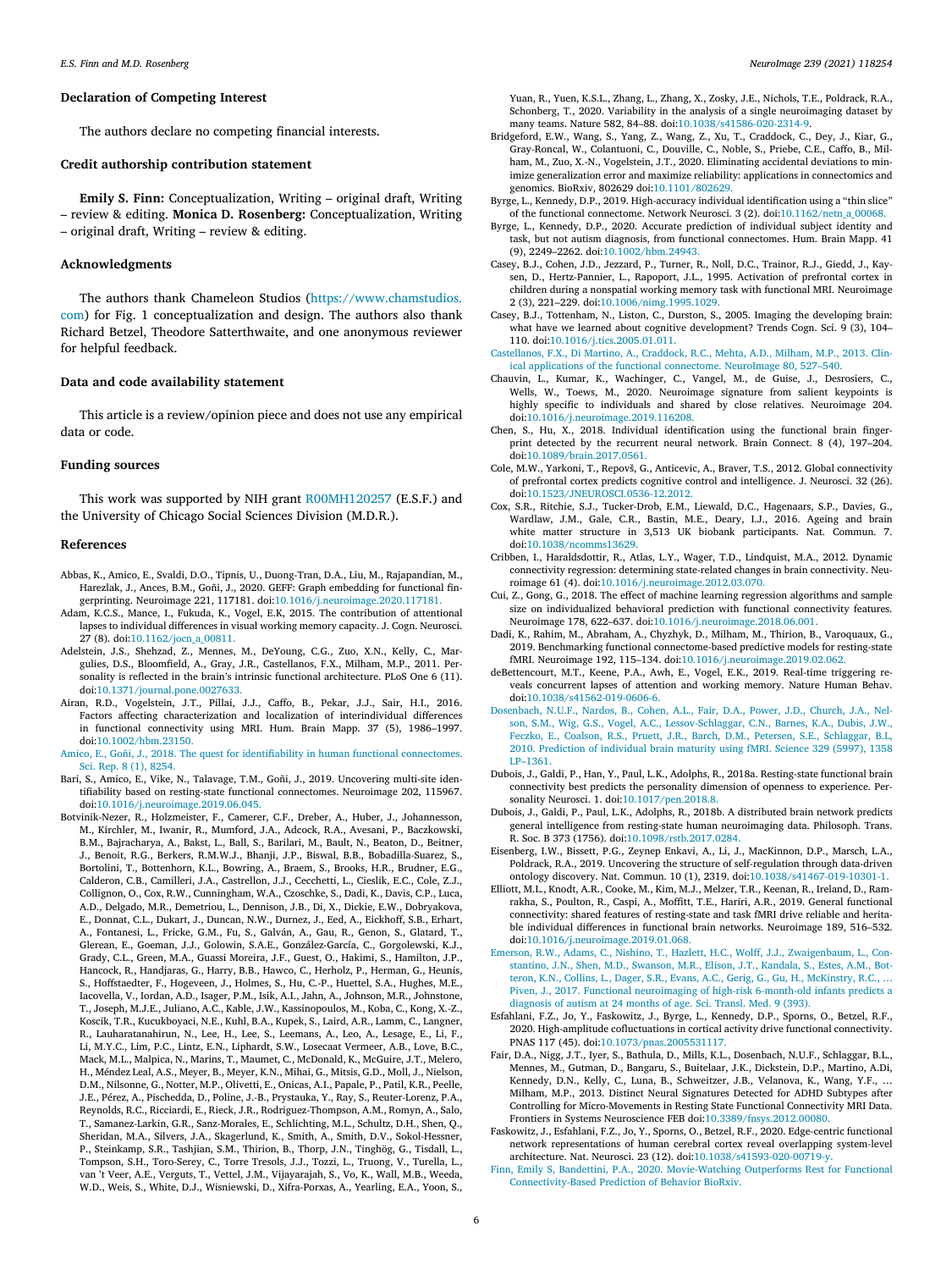- <span id="page-7-0"></span>Finn, [Emily](http://refhub.elsevier.com/S1053-8119(21)00531-0/sbref0032) S., [Constable,](http://refhub.elsevier.com/S1053-8119(21)00531-0/sbref0032) R.T., 2016. Individual variation in functional brain [connectivity:](http://refhub.elsevier.com/S1053-8119(21)00531-0/sbref0032) Implications for personalized approaches to psychiatric disease. Dialogues Clinical Neurosci. 18 (3), 277–287 PMC.
- Finn, Emily S., Scheinost, D., Finn, D.M., Shen, X., Papademetris, X., Constable, R.T., 2017. Can brain state be manipulated to emphasize individual differences in functional connectivity? Neuroimage doi[:10.1016/j.neuroimage.2017.03.064.](https://doi.org/10.1016/j.neuroimage.2017.03.064)
- Finn, E.S., Shen, X., Scheinost, D., Rosenberg, M.D., Huang, J., Chun, M.M., Papademetris, X., Constable, R.T., 2015. Functional connectome fingerprinting: Identifying individuals using patterns of brain connectivity. Nat. Neurosci. 18 (11). doi[:10.1038/nn.4135.](https://doi.org/10.1038/nn.4135)
- [Fortenbaugh,](http://refhub.elsevier.com/S1053-8119(21)00531-0/sbref0035) F.C., [DeGutis,](http://refhub.elsevier.com/S1053-8119(21)00531-0/sbref0035) J., [Germine,](http://refhub.elsevier.com/S1053-8119(21)00531-0/sbref0035) L., [Wilmer,](http://refhub.elsevier.com/S1053-8119(21)00531-0/sbref0035) J.B., [Grosso,](http://refhub.elsevier.com/S1053-8119(21)00531-0/sbref0035) M., [Russo,](http://refhub.elsevier.com/S1053-8119(21)00531-0/sbref0035) K., Esterman, M., 2015. Sustained attention across the life span in a sample of 10,000 dissociating ability and strategy. Psychol. Sci., [0956797615594896.](http://refhub.elsevier.com/S1053-8119(21)00531-0/sbref0035)
- Gabrieli, J.D.E., Ghosh, S.S., Whitfield-Gabrieli, S, 2015. Prediction as a humanitarian and pragmatic contribution from human cognitive neuroscience. Neuron 85 (1), 11–26. doi[:10.1016/j.neuron.2014.10.047.](https://doi.org/10.1016/j.neuron.2014.10.047)
- [Giedd,](http://refhub.elsevier.com/S1053-8119(21)00531-0/sbref0037) J.N., [Blumenthal,](http://refhub.elsevier.com/S1053-8119(21)00531-0/sbref0037) J., [Jeffries,](http://refhub.elsevier.com/S1053-8119(21)00531-0/sbref0037) N.O., [Castellanos,](http://refhub.elsevier.com/S1053-8119(21)00531-0/sbref0037) F.X., [Liu,](http://refhub.elsevier.com/S1053-8119(21)00531-0/sbref0037) H., [Zijdenbos,](http://refhub.elsevier.com/S1053-8119(21)00531-0/sbref0037) A., [Paus,](http://refhub.elsevier.com/S1053-8119(21)00531-0/sbref0037) T. [Evans,](http://refhub.elsevier.com/S1053-8119(21)00531-0/sbref0037) A.C., [Rapoport,](http://refhub.elsevier.com/S1053-8119(21)00531-0/sbref0037) J.L., 1999. Brain [development](http://refhub.elsevier.com/S1053-8119(21)00531-0/sbref0037) during childhood and adolescence: a longitudinal MRI study. Nat. Neurosci. 2 (10), 861–863.
- Gonzalez-Castillo, J., Hoy, C.W., Handwerker, D.A., Robinson, M.E., Buchanan, L.C., Saad, Z.S., Bandettini, P.A., 2015. Tracking ongoing cognition in individuals using brief, whole-brain functional connectivity patterns. Proc. Natl. Acad. Sci. 112 (28), 8762. doi[:10.1073/pnas.1501242112,](https://doi.org/10.1073/pnas.1501242112) LP –8767.
- Gratton, C., Kraus, B.T., Greene, D.J., Gordon, E.M., Laumann, T.O., Nelson, S.M., Dosenbach, N.U.F., Petersen, S.E, 2020. Defining individual-specific functional neuroanatomy for precision psychiatry. Biol. Psychiatry 88 (1), 28–39. doi[:10.1016/j.biopsych.2019.10.026.](https://doi.org/10.1016/j.biopsych.2019.10.026)
- Gratton, C., Laumann, T.O., Nielsen, A.N., Greene, D.J., Gordon, E.M., Gilmore, A.W., Nelson, S.M., Coalson, R.S., Snyder, A.Z., Schlaggar, B.L., Dosenbach, N.U.F., Petersen, S.E, 2018. Functional brain networks are dominated by stable group and individual factors, not cognitive or daily variation. Neuron 98 (2), 439–452. doi[:10.1016/j.neuron.2018.03.035,](https://doi.org/10.1016/j.neuron.2018.03.035) e5.
- Greene, A.S., Gao, S., Scheinost, D., Constable, R.T., 2018. Task-induced brain state manipulation improves prediction of individual traits. Nat. Commun. 9 (1), 2807. doi[:10.1038/s41467-018-04920-3.](https://doi.org/10.1038/s41467-018-04920-3)
- Hedge, C., Powell, G., Sumner, P., 2018. The reliability paradox: why robust cognitive tasks do not produce reliable individual differences. Behav. Res. Methods 50 (3), 1166–1186. doi[:10.3758/s13428-017-0935-1.](https://doi.org/10.3758/s13428-017-0935-1)
- Hedman, A.M., van Haren, N.E.M., Schnack, H.G., Kahn, R.S., Hulshoff Pol, H.E., 2012. Human brain changes across the life span: a review of 56 longitudinal magnetic resonance imaging studies. Hum. Brain Mapp. 33 (8), 1987–2002. doi[:10.1002/hbm.21334.](https://doi.org/10.1002/hbm.21334)
- Heller, A.S., Shi, T.C., Ezie, C.E.C., Reneau, T.R., Baez, L.M., Gibbons, C.J., Hartley, C.A., 2020. Association between real-world experiential diversity and positive affect relates to hippocampal–striatal functional connectivity. Nat. Neurosci. 23 (7), 800–804. doi[:10.1038/s41593-020-0636-4.](https://doi.org/10.1038/s41593-020-0636-4)
- Horien, C., Noble, S., Finn, E.S., Shen, X., Scheinost, D., Constable, R.T., 2018. Considering factors affecting the connectome-based identification process: comment on Waller et a<sup>∗</sup>l. NeuroImage 169, 172–175. doi[:10.1016/j.neuroimage.2017.12.045.](https://doi.org/10.1016/j.neuroimage.2017.12.045)
- Horien, C., Shen, X., Scheinost, D., Constable, R.T., 2019. The individual functional connectome is unique and stable over months to years. Neuroimage 189. doi[:10.1016/j.neuroimage.2019.02.002.](https://doi.org/10.1016/j.neuroimage.2019.02.002)
- Hsu, W.-T., Rosenberg, M.D., Scheinost, D., Constable, R.T., Chun, M.M., 2018. Restingstate functional connectivity predicts neuroticism and extraversion in novel individuals. Soc. Cognit. Affect. Neurosci. 13 (2). doi[:10.1093/scan/nsy002.](https://doi.org/10.1093/scan/nsy002)
- Insel, T.R., 2017. Digital phenotyping: technology for a new science of behavior. JAMA 318 (13), 1215–1216. doi[:10.1001/jama.2017.11295.](https://doi.org/10.1001/jama.2017.11295)
- Jalbrzikowski, M., Liu, F., Foran, W., Klei, L., Calabro, F.J., Roeder, K., Devlin, B., Luna, B., 2020. Functional connectome fingerprinting accuracy in youths and adults is similar when examined on the same day and 1.5-years apart. Hum. Brain Mapp. 41 (15), 4187–4199. doi[:10.1002/hbm.25118.](https://doi.org/10.1002/hbm.25118)
- Kashyap, R., Kong, R., Bhattacharjee, S., Li, J., Zhou, J., Thomas Yeo, B.T., 2019. Individual-specific fMRI-Subspaces improve functional connectivity prediction of behavior. Neuroimage 189, 804–812. doi[:10.1016/j.neuroimage.2019.01.069.](https://doi.org/10.1016/j.neuroimage.2019.01.069)
- Kessler, D., Angstadt, M., Sripada, C., 2016. Growth charting of brain connectivity networks and the identification of attention impairment in youth. JAMA Psychiatry 73 (5), 481–489. doi[:10.1001/jamapsychiatry.2016.0088.](https://doi.org/10.1001/jamapsychiatry.2016.0088)
- Kievit, R.A., Brandmaier, A.M., Ziegler, G., van Harmelen, A.-L., de Mooij, S.M.M., Moutoussis, M., Goodyer, I.M., Bullmore, E., Jones, P.B., Fonagy, P., Lindenberger, U., Dolan, R.J., 2018. Developmental cognitive neuroscience using latent change score models: a tutorial and applications. Development. Cognit. Neurosci. 33, 99–117. doi[:10.1016/j.dcn.2017.11.007.](https://doi.org/10.1016/j.dcn.2017.11.007)
- King, K.M., Littlefield, A.K., McCabe, C.J., Mills, K.L., Flournoy, J., Chassin, L., 2018. Longitudinal modeling in developmental neuroimaging research: Common challenges, and solutions from developmental psychology. Development. Cognit. Neurosci. 33, 54–72. doi[:10.1016/j.dcn.2017.11.009.](https://doi.org/10.1016/j.dcn.2017.11.009)
- Knickmeyer, R.C., Gouttard, S., Kang, C., Evans, D., Wilber, K., Smith, J.K., Hamer, R.M., Lin, W., Gerig, G., Gilmore, J.H., 2008. A structural MRI study of human brain development from birth to 2 years. J. Neurosci. 28 (47). doi:10.1523/JNEU-[ROSCI.3479-08.2008.](https://doi.org/10.1523/JNEUROSCI.3479-08.2008)
- Kong, R., Yang, Q., Gordon, E., Xue, A., Yan, X., Orban, C., Zuo, X.-N., Spreng, N., Ge, T., Holmes, A., Eickhoff, S., and Yeo, B. T. T. (2021). Individual-specific areallevel parcellations improve functional connectivity prediction of behavior. BioRxiv, 2021.01.16.426943. 10.1101/2021.01.16.426943
- Lake, E.M.R., Finn, E.S., Noble, S.M., Vanderwal, T., Shen, X., Rosenberg, M.D., Spann, M.N., Chun, M.M., Scheinost, D., Constable, R.T., 2019. The functional brain

organization of an individual allows prediction of measures of social abilities transdiagnostically in autism and attention-deficit/hyperactivity disorder. Biol. Psychiatry 86 (4), 315–326. doi[:10.1016/J.BIOPSYCH.2019.02.019.](https://doi.org/10.1016/J.BIOPSYCH.2019.02.019)

- Laumann, T.O., Snyder, A.Z., Mitra, A., Gordon, E.M., Gratton, C., Adeyemo, B., Gilmore, A.W., Nelson, S.M., Berg, J.J., Greene, D.J., McCarthy, J.E., Tagliazucchi, E., Laufs, H., Schlaggar, B.L., Dosenbach, N.U.F., Petersen, S.E, 2017. On the stability of BOLD fMRI correlations. Cereb. Cortex 27 (10), 4719–4732. [doi:10.1093/cer](https://doi.org/10.1093/cercor/bhw265)cor/bhw265.
- [Li,](http://refhub.elsevier.com/S1053-8119(21)00531-0/sbref0058) K., [Atluri,](http://refhub.elsevier.com/S1053-8119(21)00531-0/sbref0058) G., 2018. Towards effective functional connectome fingerprinting. In: Connectomics in [NeuroImaging.](http://refhub.elsevier.com/S1053-8119(21)00531-0/sbref0058) Springer International Publishing, pp. 107–116.
- Liem, F., Varoquaux, G., Kynast, J., Beyer, F., Kharabian Masouleh, S., Huntenburg, J.M., Lampe, L., Rahim, M., Abraham, A., Craddock, R.C., Riedel-Heller, S., Luck, T., Loeffler, M., Schroeter, M.L., Witte, A.V., Villringer, A., Margulies, D.S., 2017. Predicting brain-age from multimodal imaging data captures cognitive impairment. Neuroimage 148. doi[:10.1016/j.neuroimage.2016.11.005.](https://doi.org/10.1016/j.neuroimage.2016.11.005)
- Liu, J., Liao, X., Xia, M., He, Y., 2018. Chronnectome fingerprinting: identifying individuals and predicting higher cognitive functions using dynamic brain connectivity patterns. Hum. Brain Mapp. 39 (2), 902–915. doi[:10.1002/hbm.23890.](https://doi.org/10.1002/hbm.23890)
- Lurie, D.J., Kessler, D., Bassett, D.S., Betzel, R.F., Breakspear, M., Kheilholz, S., Kucyi, A., Liégeois, R., Lindquist, M.A., McIntosh, A.R., Poldrack, R.A., Shine, J.M., Thompson, W.H., Bielczyk, N.Z., Douw, L., Kraft, D., Miller, R.L., Muthuraman, M., Pasquini, L., Razi, A., Vidaurre, D., Xie, H., Calhoun, V.D., 2020. Questions and controversies in the study of time-varying functional connectivity in resting fMRI. Network Neurosci. 4, 30–69. doi[:10.1162/netn\\_a\\_00116.](https://doi.org/10.1162/netn_a_00116)
- Mantwill, M., Gell, M., Krohn, S., Finke, C., 2021. Fingerprinting and behavioural prediction rest on distinct functional systems of the human connectome. bioRxiv doi[:10.1101/2021.02.07.429922.](https://doi.org/10.1101/2021.02.07.429922)
- Marek, S., Tervo-Clemmens, B., Calabro, F.J., Montez, D.F., Kay, B.P., Hatoum, A.S., Donohue, M.R., Foran, W., Miller, R.L., Feczko, E., Miranda-Dominguez, O., Graham, A.M., Earl, E.A., Perrone, A.J., Cordova, M., Doyle, O., Moore, L.A., Conan, G., Uriarte, J., Snider, K., Tam, A., Chen, J., Newbold, D.J., Zheng, A., Seider, N.A., Van, A.N., Laumann, T.O., Thompson, W.K., Greene, D.J., Petersen, S.E., Nichols, T.E., Yeo, B.T.T., Barch, D.M., Garavan, H., Luna, B., Fair, D.A., Dosenbach, N.U.F., 2020. Towards Reproducible Brain-Wide Association Studies. bioRxiv doi[:10.1101/2020.08.21.257758.](https://doi.org/10.1101/2020.08.21.257758)
- Mills, K.L., Goddings, A.L., Herting, M.M., Meuwese, R., Blakemore, S.J., Crone, E.A., Dahl, R.E., Güroğlu, B., Raznahan, A., Sowell, E.R., Tamnes, C.K., 2016. Structural brain development between childhood and adulthood: Convergence across four longitudinal samples. Neuroimage 141. doi[:10.1016/j.neuroimage.2016.07.044.](https://doi.org/10.1016/j.neuroimage.2016.07.044)
- [Montague,](http://refhub.elsevier.com/S1053-8119(21)00531-0/sbref0065) P.R., [Dolan,](http://refhub.elsevier.com/S1053-8119(21)00531-0/sbref0065) R.J., [Friston,](http://refhub.elsevier.com/S1053-8119(21)00531-0/sbref0065) K.J., [Dayan,](http://refhub.elsevier.com/S1053-8119(21)00531-0/sbref0065) P., 2012. [Computational](http://refhub.elsevier.com/S1053-8119(21)00531-0/sbref0065) psychiatry. Trends Cogn. Sci. 16 (1), 72–80.
- Naselaris, T., Allen, E., Kay, K., 2021. Extensive sampling for complete models of individual brains. Current Opinion in Behavioral Sciences, 40 doi[:10.1016/j.cobeha.2020.12.008.](https://doi.org/10.1016/j.cobeha.2020.12.008)
- Nielsen, A.N., Greene, D.J., Gratton, C., Dosenbach, N.U.F., Petersen, S.E., Schlaggar, B.L, 2019. Evaluating the prediction of brain maturity from functional connectivity after motion artifact denoising. Cereb. Cortex 29 (6). doi[:10.1093/cercor/bhy117.](https://doi.org/10.1093/cercor/bhy117)
- Noble, S., Scheinost, D., Constable, R.T., 2019. A decade of test-retest reliability of functional connectivity: a systematic review and meta-analysis. Neuroimage 203, 116157. doi[:10.1016/j.neuroimage.2019.116157.](https://doi.org/10.1016/j.neuroimage.2019.116157)
- Noble, S., Scheinost, D., Constable, R.T., 2021. A guide to the measurement and interpretation of fMRI test-retest reliability. Curr. Opin. Behav. Sci. 40, 27–32. doi[:10.1016/j.cobeha.2020.12.012.](https://doi.org/10.1016/j.cobeha.2020.12.012)
- Noble, S., Spann, M.N., Tokoglu, F., Shen, X., Constable, R.T., Scheinost, D., 2017. Influences on the test–retest reliability of functional connectivity MRI and its relationship with behavioral utility. Cereb. Cortex 27 (11), 5415–5429. [doi:10.1093/cer](https://doi.org/10.1093/cercor/bhx230)cor/bhx230.
- Nostro, A.D., Müller, V.I., Varikuti, D.P., Pläschke, R.N., Hoffstaedter, F., Langner, R., Patil, K.R., Eickhoff, S.B., 2018. Predicting personality from networkbased resting-state functional connectivity. Brain Struct. Function 223 (6). doi[:10.1007/s00429-018-1651-z.](https://doi.org/10.1007/s00429-018-1651-z)
- Ou, J., Xie, L., Jin, C., Li, X., Zhu, D., Jiang, R., Chen, Y., Zhang, J., Li, L., Liu, T., 2015. Characterizing and differentiating brain state dynamics via Hidden Markov models. Brain Topogr. 28 (5). doi[:10.1007/s10548-014-0406-2.](https://doi.org/10.1007/s10548-014-0406-2)
- Pannunzi, M., Hindriks, R., Bettinardi, R.G., Wenger, E., Lisofsky, N., Martensson, J., Butler, O., Filevich, E., Becker, M., Lochstet, M., Kühn, S., Deco, G., 2017. Resting-state fMRI correlations: from link-wise unreliability to whole brain stability. Neuroimage 157, 250–262. doi[:10.1016/j.neuroimage.2017.06.006.](https://doi.org/10.1016/j.neuroimage.2017.06.006)
- Parkes, L., Satterthwaite, T.D., Bassett, D.S., 2020. Towards precise resting-state fMRI biomarkers in psychiatry: Synthesizing developments in transdiagnostic research, dimensional models of psychopathology, and normative neurodevelopment. Curr. Opin. Neurobiol. 65, 120–128. doi[:10.1016/j.conb.2020.10.016.](https://doi.org/10.1016/j.conb.2020.10.016)
- [Patzelt,](http://refhub.elsevier.com/S1053-8119(21)00531-0/sbref0075) E.H., [Hartley,](http://refhub.elsevier.com/S1053-8119(21)00531-0/sbref0075) C.A., [Gershman,](http://refhub.elsevier.com/S1053-8119(21)00531-0/sbref0075) S.J., 2018. [Computational](http://refhub.elsevier.com/S1053-8119(21)00531-0/sbref0075) phenotyping: Using models to understand individual differences in personality, development, and mental illness. Personal. Neurosci. 1.
- Peña-Gómez, C., Avena-Koenigsberger, A., Sepulcre, J., Sporns, O., 2018. Spatiotemporal network markers of individual variability in the human functional connectome. Cereb. Cortex 28 (8), 2922–2934. doi[:10.1093/cercor/bhx170.](https://doi.org/10.1093/cercor/bhx170)
- Pervaiz, U., Vidaurre, D., Woolrich, M.W., Smith, S.M., 2020. Optimis-ing network modelling methods for fMRI. Neuroimage 211, 116604. doi[:10.1016/j.neuroimage.2020.116604.](https://doi.org/10.1016/j.neuroimage.2020.116604)
- Plitt, M., Barnes, K.A., Wallace, G.L., Kenworthy, L., Martin, A., 2015. Resting-state functional connectivity predicts longitudinal change in autistic traits and adaptive functioning in autism. Proc. Natl. Acad. Sci. U.S.A. 112 (48), E6699–E6706. doi[:10.1073/pnas.1510098112.](https://doi.org/10.1073/pnas.1510098112)